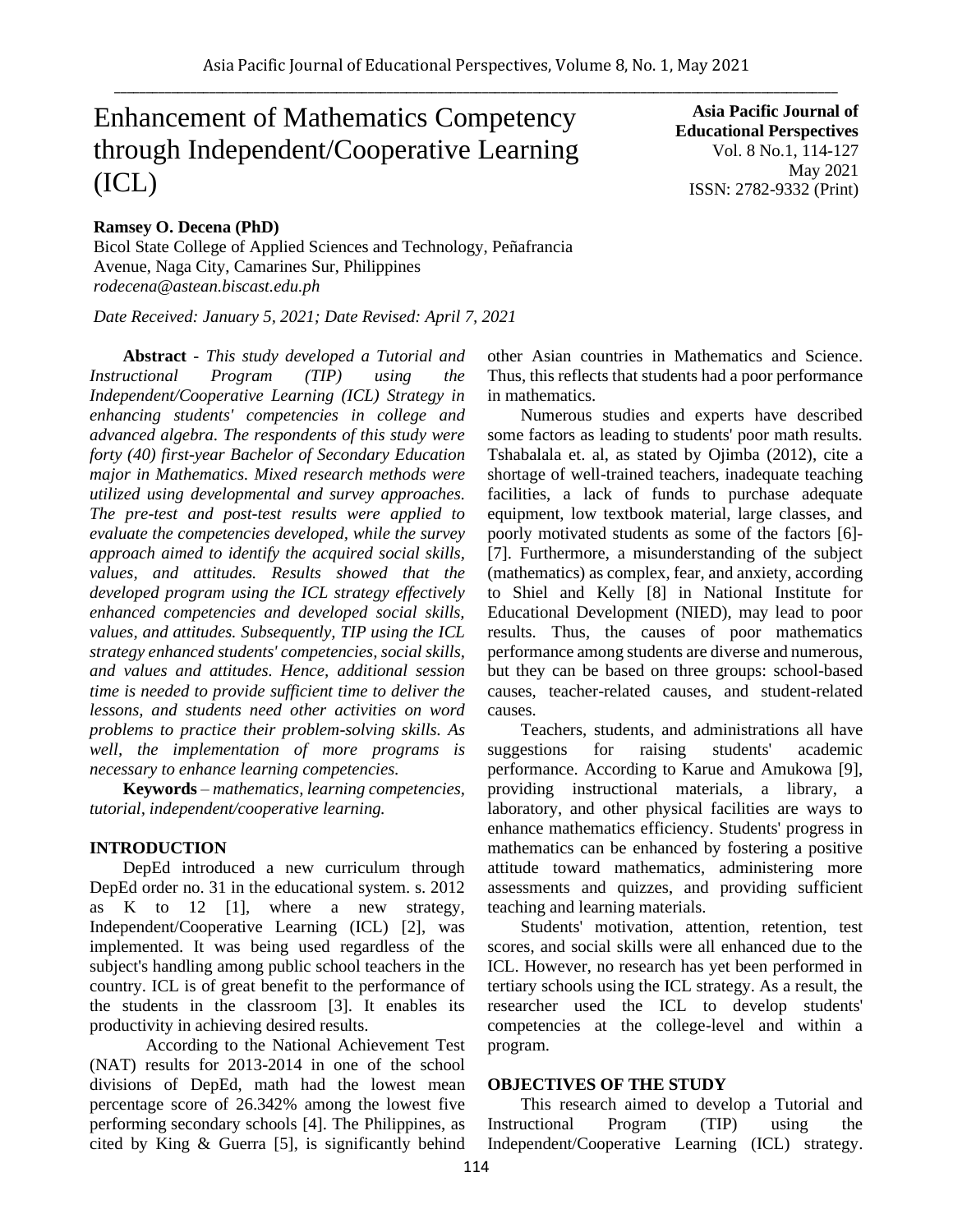Specifically, it looked at students' math competencies in college and advanced algebra before and after TIP was implemented. Furthermore, it also determined social skills, and values, and attitudes.

#### **METHODS**

## **Research Design**

This research employed mixed quantitative and qualitative methods involving developmental and survey procedures. The pre-test and post-test were used to assess the competencies developed among college and advanced algebra students. Meanwhile, the TIP was established utilizing the developmental method. Moreover, the survey method was used to determine the competencies acquired in terms of social skills, and values and attitudes.

#### **Respondents**

The respondents from this study were first-year college students taking a Bachelor of Secondary Education major in Mathematics (BSEd Math) in one of the tertiary schools in Camarines Sur, Philippines. The class was composed of forty (40) students, fourteen (14) males, and twenty-six (26) females. There was no sampling, and all of them were used as respondents. Furthermore, they were the first batch of K-12 graduates who took up senior high school with different tracks/strands and came from various municipalities in Camarines Sur, Naga City, and Masbate. Respondents' real names were replaced with A, B, C, and other letters to protect their identities in this study.

#### **Research Instruments**

This study used a teacher-made test and a survey questionnaire to determine the developed competencies among college and advanced algebra students. It was validated by the experts composed of math professors and other related education courses. Five (5) jurors validated the test questions and table of specifications which are college mathematics instructors. The learning competencies were anchored to the course description of Math 101 – college and advanced algebra. It was made through the collaborative effort of a group of experts in math from the four (4) campuses of a university in Camarines Sur. Before it was administered to the respondents, pilot testing was given to another group of students, and item analysis was also considered to measure its validity and reliability. The test was pilot tested first to thirty-four (34) fourth year BSEd math major students. The findings found that only 30-item were retained along with item difficulty,

and the rest were revised/discarded. Only ten (10) items were qualified to be included in item discrimination. Furthermore, the survey questionnaire was constructed through an open-ended question, and it was modified and adapted from the existing instrument [10].

Tutorial and Instructional Program (TIP) focused on the Independent/Cooperative Learning (ICL) Strategy, which experts verified to help students improve their skills. The developed program was adapted and modified based on the related programs  $[11]$  –  $[13]$ , which offers tutoring, instructional assistance, and a supportive and secure learning atmosphere  $[14] - [17]$ . The program ran for ten  $(10)$ sessions or fifteen (15) hours, where each session is one and a half (1.5) hours. After the implementation, the post-test was administered.

#### **Data Gathering Procedure**

The researcher asked the school administrators for approval of the proposed program for this study. The sessions were determined based on students' schedules and used their available time not to affect their classes. The topics included in the tests were aligned in the course description and only used the topics which cover the midterm.

Furthermore, this study developed a Tutorial and Instructional Program (TIP) using an Independent/Cooperative Learning (ICL) Strategy that ran for ten (10) sessions or fifteen (15) hours. After implementing the program, the post-test was given to the students to determine their mathematics skills. Meanwhile, the survey-questionnaire in a form of open-ended question was used to determine the social skills, and values and attitudes developed throughout the program's implementation.

#### **Data Analysis**

The researcher used the statistical tools such as frequency counting and mean percentage score to assess the competencies developed among the students in college and advanced algebra both for the pre-test and post-test in the analysis and interpretation of the data collected. The number of students who got the correct response per competency was calculated using frequency counts, which were then converted into a percent.

In addition, to interpret the Mean Percentage Score (MPS) results in their pre-test and post-test, the guidelines of National Education Testing and Research Center (NETRC) was used: 96-100: Mastered (M); 86-95: Closely Approximating Mastery (CAM); 66-85: Moving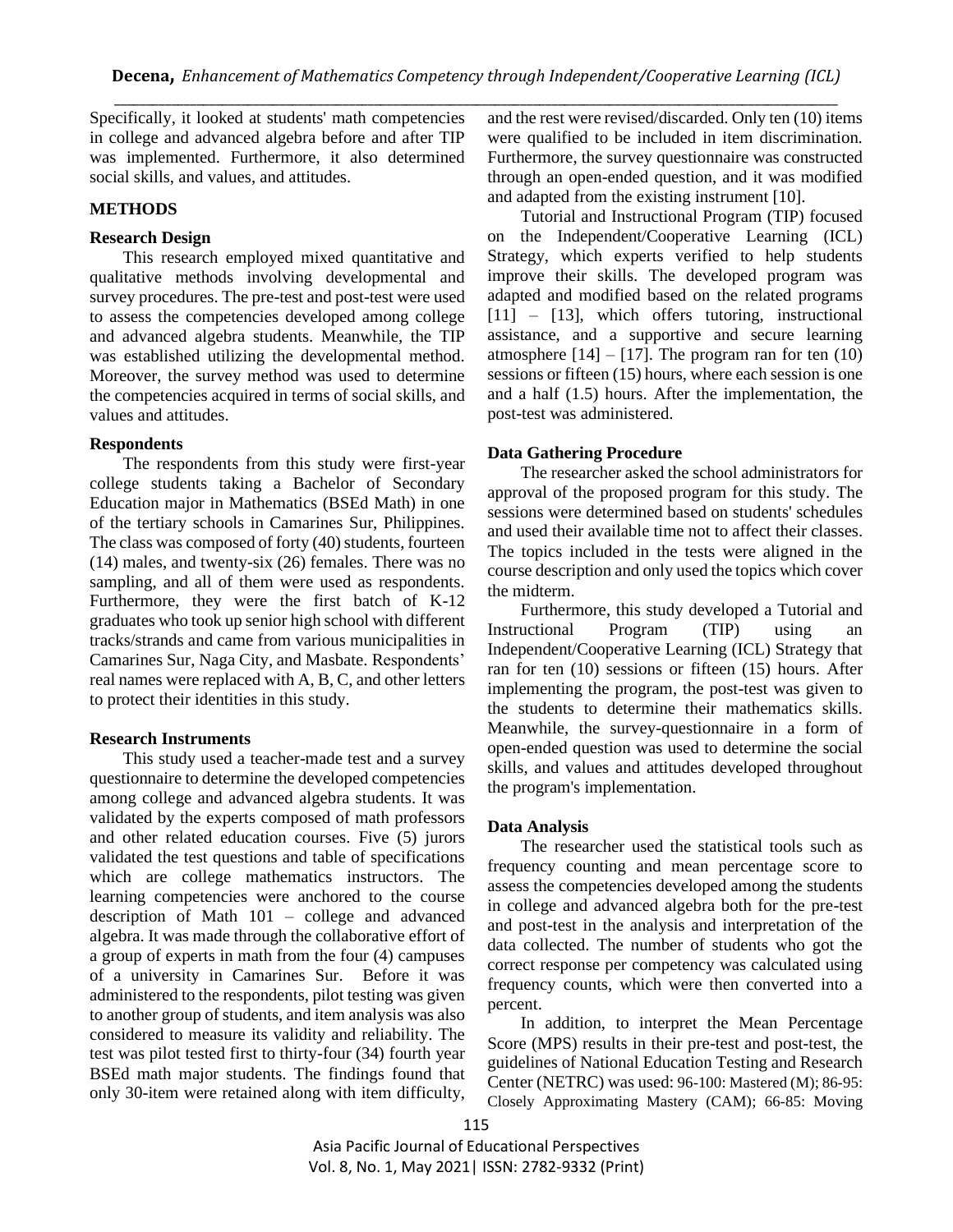Towards Mastery (MTM); 35-65: Average Mastery (AM); 15-34: Low Mastery (LM); 5-14: Very Low Mastery (VLM); 0-4: Absolutely No Mastery (AVM)

#### **Ethical Considerations**

The ethical guidelines were put into place for the research period to protect the respondents' dignity and wellbeing. The researcher sought the students' consent to participate in conducting the research, and an approved letter from the school heads was sought before conducting the study. Furthermore, the respondents' test results and outputs were assured confidential.

## **RESULTS AND DISCUSSION**

## **Competencies of the students in College and Advanced Algebra**

Having a mathematical competency entails being equipped and able to act mathematically based on knowledge and insight. Students use and develop competencies when they encounter unfamiliar or challenging situations. Identifying specific competencies will enable learners to develop mastery of each skill at their own pace and with proper guidance. A valid evaluation of an individual's mathematical competencies is founded on the identification of the presence and range of competencies in relation to mathematical activities in which the individual is involved, the study says. This study used the pre-test to determine the competencies of the students in college and advanced algebra along with the following competencies: properties of real numbers and exponents, radicals, complex numbers, linear and quadratic equations, and its applications.

One of the essential areas of investigation in this study is to determine the students' performance level in college and advanced algebra based on the pre-test results as shown in Table 1, and it was administered and interpreted using frequency counts and mean percentage score (MPS).

Table 1 displays the learning competencies where the top four (4) are the properties of real numbers (55.36%), roots of quadratic equations, completing the square, quadratic formula, and graphing (46.67%), solution of the system of equations (35.36%), and linear equations (39.17%). All of them were under Average Mastery (AM). This entails that the students have the usual understanding and have some experiences within the competency areas. Similarly, they understand key concepts, use their prior knowledge, and understand processes and their own techniques to solve math problems.

|  |  | Table 1. Competencies of the students in College and Advanced Algebra along Pre-test |
|--|--|--------------------------------------------------------------------------------------|
|  |  |                                                                                      |

| <b>Learning Competencies</b> |                                                                                                                                                                                                          |                |              | <b>Pre-test</b>    |                        |  |
|------------------------------|----------------------------------------------------------------------------------------------------------------------------------------------------------------------------------------------------------|----------------|--------------|--------------------|------------------------|--|
|                              |                                                                                                                                                                                                          |                | Mean         | <b>Performance</b> | Interpretation         |  |
|                              |                                                                                                                                                                                                          |                | <b>Score</b> | level              |                        |  |
| 1.                           | Illustrate the properties of real numbers                                                                                                                                                                | 7              | 3.875        | 55.36%             | <b>Average Mastery</b> |  |
| 2.                           | Use the properties of exponents in simplifying<br>algebraic expression                                                                                                                                   | 10             | 3.325        | 33.25%             | Low Mastery            |  |
| 3.                           | Simplify radicals                                                                                                                                                                                        |                | 0.325        | 32.50%             | Low Mastery            |  |
| 4.                           | Perform operation on radicals                                                                                                                                                                            | 5              | 1.200        | 24.00%             | Low Mastery            |  |
| 5.                           | Rationalize the denominator of radical expression                                                                                                                                                        |                | 0.225        | 22.50%             | Low Mastery            |  |
| 6.                           | Perform operation on complex numbers                                                                                                                                                                     | 4              | 1.075        | 26.88%             | Low Mastery            |  |
| 7.                           | Determine the complex roots of an equation                                                                                                                                                               | 5              | 1.250        | 25.00%             | Low Mastery            |  |
| 8.                           | Solve linear equations                                                                                                                                                                                   | 3              | 1.175        | 39.17%             | <b>Average Mastery</b> |  |
| 9.                           | Use/apply the concepts of linear equation in solving<br>real world problems                                                                                                                              | $\overline{2}$ | 0.475        | 23.75%             | Low Mastery            |  |
|                              | 10. Find the roots of quadratic equations using the different<br>methods such as, factoring, completing the square,<br>quadratic formula and graphing                                                    | 3              | 1.400        | 46.67%             | <b>Average Mastery</b> |  |
|                              | 11. Use/apply the concepts of quadratic equation in solving<br>real world problems                                                                                                                       | $\overline{2}$ | 0.300        | 15.00%             | Very Low Mastery       |  |
|                              | 12. Determine the solution of system of equations using the<br>different methods such as graphing, substitution,<br>elimination by addition/subtraction, comparison, and<br>determinants (Cramer's Rule) | 7              | 2.475        | 35.36%             | <b>Average Mastery</b> |  |
| Overall                      |                                                                                                                                                                                                          |                |              |                    |                        |  |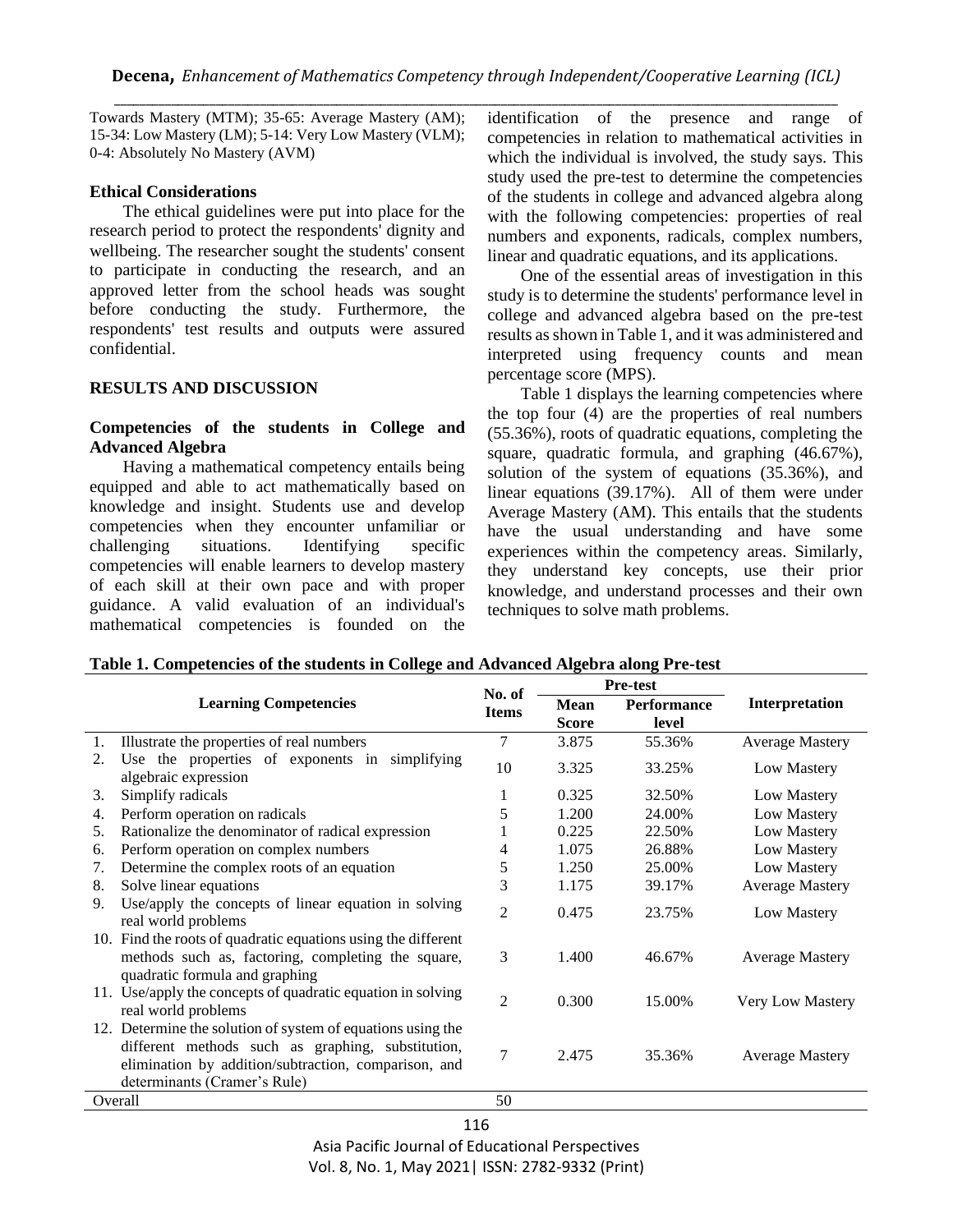Likewise, students can draw the relational thinking strategies as a prerequisite skill between each property of a real number and solve linear equations and simplify math expressions. According to Demme Learning [18], we should learn basic math to use it to learn more advanced math. Much of the math we learn may only be functional but very important for learning more advanced math. Possessing the necessary elements for advanced learning gives more opportunities to solve math problems easily and quickly.

Furthermore, the data showed that most of the learning competencies were under a Low Mastery (LM) along with properties of exponents (33.25%), simplifying radicals (32.50%), complex numbers (26.88%), complex roots (25.00%), operation on radicals (32.50), linear equation in solving real word problems (23.75%) and radical expression (22.50%). This result shows that the students have minimal knowledge and experience in the related competency domain. They did not use existing and defined procedures to solve the math problems. According to ISU [19] to facilitate learning, one of the fundamental principles that instructors should employ is to understand students' prior knowledge. It is well known that students build on what they already know and understand through formal and informal experiences. For the instructor, it is essential to assess such prior knowledge. The teacher should be aware of principles and strategies in teaching where it has a significant impact on students' learning.

On the other hand, only one (1) competency fell under the Very Low Mastery (VLM), which was quadratic equation in solving real-world problems (15%). This indicates that the students' learning in word problems was below the expectations and reasonable progress toward critical goals was not evident. Thus, significant improvement is needed. This may be attributed to proper interventions to improve their performance.

In the study of Tambychik et al. [20], it was stated that lack of mathematics skills caused difficulties in solving problems. Students are required to apply and integrate many mathematical concepts and skills while making decisions and problem-solving. Inadequacy of these skills could cause problems in mathematics skills among students. Furthermore, language and visualspatial skills are also essential to interpret and manipulate information effectively.

As presented in Table 1, it shows in the pre-test that among the learning competencies in college and advanced algebra, the properties of real numbers (55.36%) got the highest percentage rating. It was followed by quadratic equations (46.67%); linear equations (39.17%); solution of systems of equations (35.36%); properties of exponents (33.25%); simplify radicals (32.50%); complex numbers (26.88%); complex roots (25.00%); operation on radicals (24.00%); linear equation in solving real-world problems (23.75%); radical expression (22.50%) and lastly, quadratic equation in solving real-world problems (15.00%).

It further revealed that the students got low scores in the pre-test. According to Kuehn [21], students should not be expected to know some of the answers to the pre-test questions, however, they should be expected to use prior knowledge to interpret rational solutions. Another factor to be considered was their senior high school strands, where most of them belong to General Academic Strand (GAS) with thirteen (13) males (33.33%) and twenty-four (24) females  $(61.54\%)$ . In contrast, only one  $(1)$  female  $(2.56\%)$  each belong to Accounting, Business and Management (ABM) and Science, Technology, Engineering and Mathematics (STEM). Moreover, based on the K-12 curriculum, students who graduated in ABM and STEM inculcate more in science and mathematics concepts than GAS. Thus, it is vital to develop a program and use a teaching strategy suited to diverse learners to bridge the gap in GAS graduates' lacking competencies. This would enrich students' ability to solve math problems.

## **Tutorial and Instructional Program (TIP) to enhance students' competencies in College and Advanced Algebra**

Having low academic performance in math is one of the most challenging problems that students, teachers, and especially the educational system face. This concern stems from various factors, including academic, social, cultural, and psychological characteristics. There have been many attempts to address low academic achievement. Lack of interest, learning enthusiasm, student and teacher factors, low vocabulary and reading comprehension, inadequate understanding of the fundamental mathematical foundation, and environmental influences have all been established to determine educational success. These factors are common issues to be recognized by the concerned people not to lead students' failure in tests, dropping the entire course, and disinterest in mathematics and enhancing mathematical competencies if proper steps are taken to mitigate the problems. One typical response to this challenge is group students with similar achievement levels into courses and study programs, Dumont [22]. Thus, this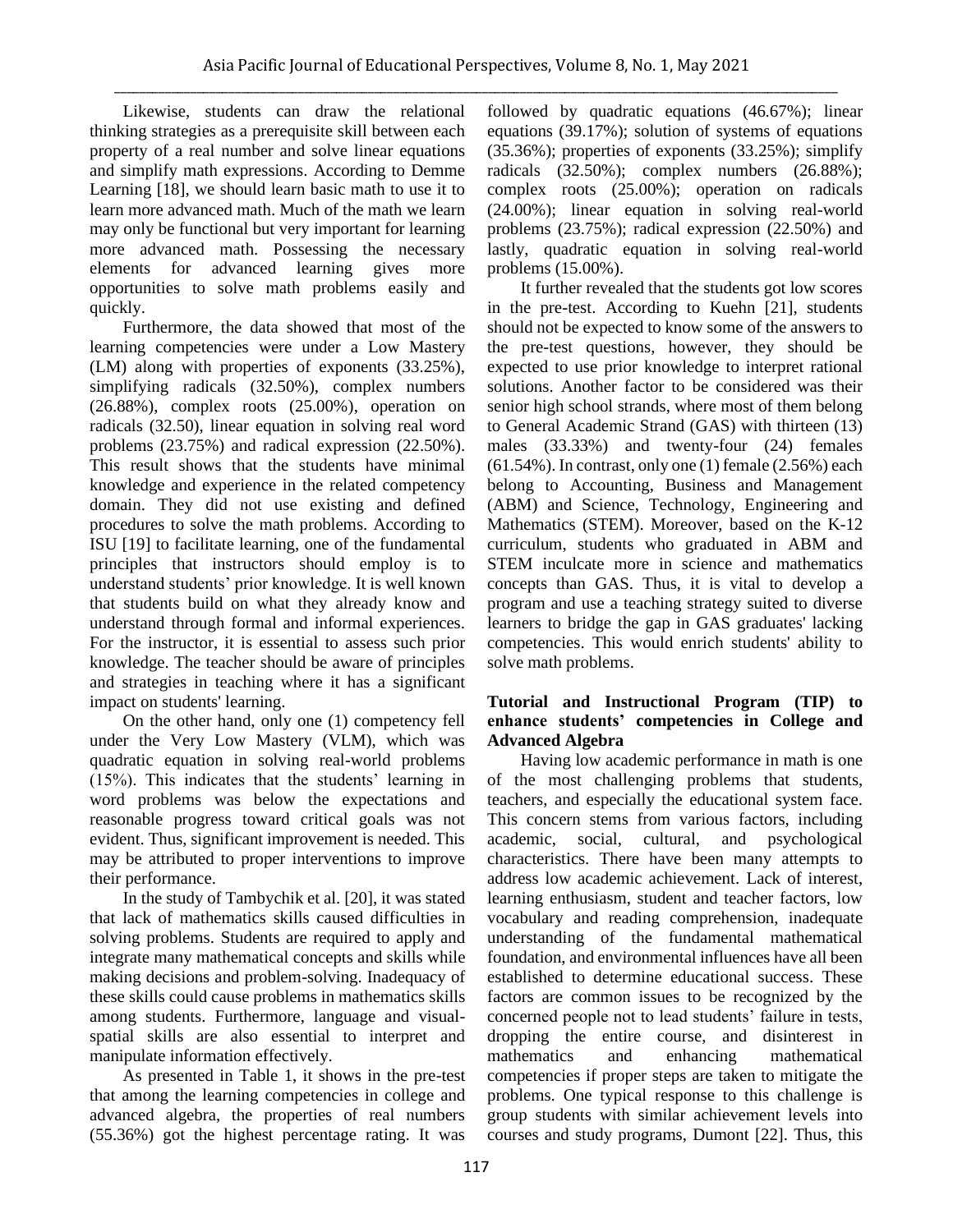study proposed a program that would help the students enhance their competencies so that mastery, appreciation, and understanding of every lesson concept would be manifested by them.

According to the research finding of Taylor [17] it was found that tutorial program was effective in improving students' academic performance. Hence, this study adapted the related programs  $[11] - [13]$  on Tutorial and Instructional Program and modified them. Furthermore, it was validated by the experts by giving comments and suggestions to improve the program further.

Teachers are looking for new ways to improve students' math skills to demonstrate mastery, appreciation, and comprehension of each lesson idea. The Independent/Cooperative Learning (ICL) strategy is one way to carry out the teacher's targets. Independent/Cooperative Learning (ICL) was first adopted as a K-12 program in 2012 by DepEd order no. 31, s. 2012 [1]. Thus, the Independent/Cooperative Learning (ICL) was applied as the main strategy in implementing the Tutorial and Instructional Program (TIP).

The ICL is a one-hour weekly and open learning period that allows students to study topics, content, or processes they can handle independently or with others [2]. Many benefits have been observed to students when DepEd teachers implemented this, like (Hermosa 2012): first, it meets their learning styles by working in pairs or small groups, having discussions, and reporting; second, it is effective in increasing academic achievements; and third, it enables the teachers to work with a small group of students rather than big groups; fourth, it increases students' selfesteem; fifth, students can become real partners in the learning enterprise, and lastly, it encourages friendship among students of different abilities and social levels [13]. ICL is not intended to be used every day in every subject, and teachers can choose which lessons better suit their students' needs.

Since the Independent Cooperative Learning (ICL) is one of the DepEd teachers' strategies in intervening students' interests in various lessons, it was adopted in the developed Tutorial & Instructional Program (TIP). The TIP is a program that provides tutoring, coaching, and instructional support services for all students regardless of their abilities. It also provides an open and safe learning environment for them with the assistance of their teacher. In this program, students can learn independently by themselves, share their educational experiences with more knowledgeable other, work as a team to achieve a specific task, gain positive relationship and interdependence and develop mathematics and social skills and values and attitude. This would provide an alternative way of strategy to the instructors in tertiary schools to enhance their students' skills and competencies. Furthermore, it would bring insights to the curriculum planners and CHEd officials that adopting the DepEd's Independent/Cooperative Learning may optimize the students' performance in mathematics.

Tutorial & Instructional Program (TIP) stands out from other programs because it provides tutorial sessions with program proposals, ten (10) sessions or fifteen (15) hours of lessons and activities, a session guide, a class record, student attendance record, a completion certificate/recognition, and used an ICL strategy.

A tutorial is a formal process involving a supportive relationship with a more experienced and knowledgeable person. It can take many various forms, from simple task instructions to interactive problemsolving sessions. According to Oxford Learning Centres, Inc. [15], tutoring services have several advantages, including tutors who can tailor lessons and activities to the tutees' personalities. Furthermore, it provides students with the one-on-one attention they would not receive in a crowded classroom [15]. It also promotes independence, responsibility, and the ability to ask questions. It is a method of knowledge transfer that can be used as part of the learning process. It assists students in improving their cognitive, communication, and social abilities. Academic performance, attitude toward learning and school, self-esteem and confidence, work and study habits, and social and behavioral skills all improve due to this program.

TIP was also embedded by instructional support, which incorporates lessons, activities, evaluation, and intervention strategies (pairing by 2's and 3's, heterogeneous groupings, face-to-face interaction, individual learning, more knowledgeable others, thinkpair-share, team-pair-solo, group brainstorming and sink or swim) to help all learners in the regular classroom address educational or behavioral stumbling blocks.

The objective, significance, rationale, scope, funding and expenditure, strategies/methodologies, and program plan are included in a proposal. It is also a first step toward coordinating more of the program's critical facets. This is the first phase in organizing all the activities, facilities, and other resources needed and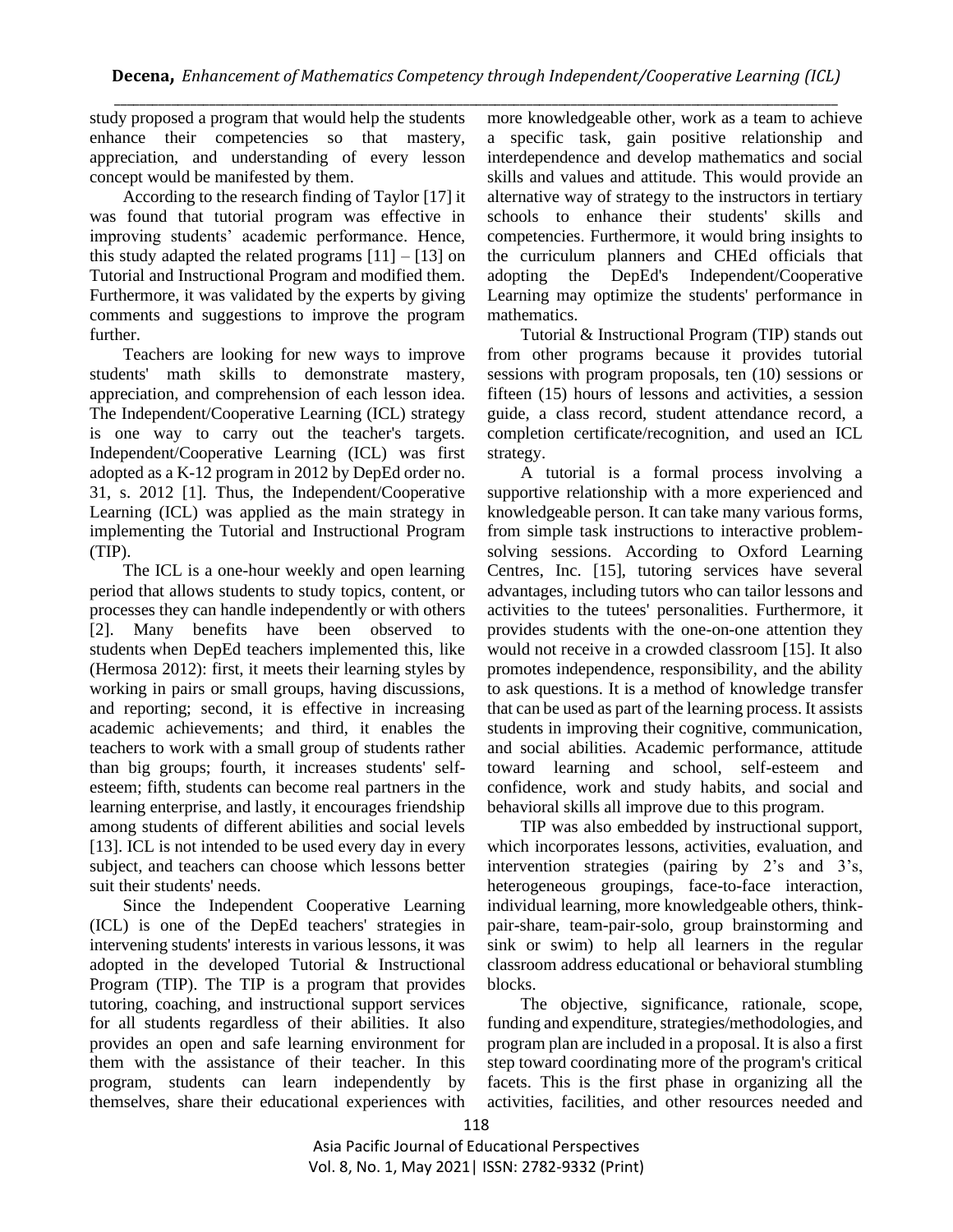\_\_\_\_\_\_\_\_\_\_\_\_\_\_\_\_\_\_\_\_\_\_\_\_\_\_\_\_\_\_\_\_\_\_\_\_\_\_\_\_\_\_\_\_\_\_\_\_\_\_\_\_\_\_\_\_\_\_\_\_\_\_\_\_\_\_\_\_\_\_\_\_\_\_\_\_\_\_\_\_\_\_\_\_\_\_\_\_\_\_\_\_\_\_\_\_\_\_\_\_\_\_\_\_\_\_\_\_\_\_\_\_\_\_ aligning them with a feasible schedule to meet the program's goal and motivate the participants. The college dean and campus administrator of the respondents' school were given a formal communication with the attached program proposal before implementing the TIP to clarify what ought to be done, how it could be done, and the implications of the process, SSWM [23].

The TIP is a free-of-charge service given to forty (40) students of I-BSEd math class. It ran for ten (10) sessions or fifteen (15) hours, each session has one and a half (1.5) hours where it has ten (10) lessons. The lecture method was used to deliver the instructions to the students and emphasize the content. The traditional lecture has many advantages, particularly in the large classroom, and can effectively meet instructional goals. It can be used in conjunction with active learning and teaching strategies, according to MSU [24].

The lessons discussed to students served as an instructional support to them. The activities were prepared, which is aligned to each lesson's learning objectives, and gave to the student after the discussion of the lesson. This will ensure student development and advancement through the unit of the program. It enables them to develop their skills, knowledge, and understandings in different ways. The teacher used effective instructional practices and diverse strategies to support student engagement, achievement, and success since each student has unique learning preferences, interests, strengths, needs, and potential. Group work can be an effective method to motivate students, encourage active learning, and develop key critical-thinking, communication, and decision-making skills. Similarly, Johnson [25] encourages students to work in groups and teams where their core aim is to achieve a specific task. The More Knowledgeable Others (MKO) in Vygotsky's Yen Social Development theory [26] can help children learn new concepts.

A session guide is a well-organized list of activities and resources that the teacher and students can use to achieve a particular learning goal. It integrates the content to be taught into a precise action sequence. It helps to ensure that the activities are consistent with being implemented for the program's entire duration. Session number, date, topics, objectives, number of hours, activities, resources needed, and learning activity strategy were all included in the session guide. According to Beasley [27], the session plan provides a clear guideline, organizes the sessions, and can foretell possible problems from the session. The substitute teacher may also use the session guide if the teacher cannot attend the lesson.

A class record is a type of form that can be used to keep assessment records about students' performance in class. Record keeping aims to ensure accurate and proper records of student achievement and growth, school activities [28]. Also, the class record is the teacher's actual data for the entire ICL implementation period. The researcher changed the actual name of the students for the sake of confidentiality. Some students did not complete the activity, for they were absent during the session. However, to cope with the missed activity, handouts and activity sheets were still distributed in the next session to work independently during their vacant time. More Knowledgeable Others (MKO) assisted them in relaying information towards the topic discussed. The rest of the students who accumulated absences for various reasons, such as practicing in preparation for their performance in other subjects, need to submit pertinent documents for their scholarship, experienced sickness, and other personal reasons. The whole activities have 185 items where the highest score was 151 (88.97%) while the lowest score was 32 (50.38%). Moreover, 30 of 40 students had passing scores in the activities. Thus, the instructional support delivered by the teacher was adequate.

Based on the class attendance record, there were only nine (9) students who completed the fifteen (15) hours needed time for the program's whole period. However, students who did not meet the expected number of hours were given a certificate of participation. It was signed by the proponent (researcher), college dean, and campus administrator. Moreover, the top five (5) students were awarded a certificate of recognition for their outstanding post-test achievement.

A certification is given to individuals after they meet specific requirements. Research has proven that recognizing one's efforts is more highly valued than money, APA [29]. A certificate of completion/participation and recognition was awarded to participants who have participated during the Tutorial and Instructional Program (TIP) implementation using Independent/Cooperative Learning (ICL). Giving certificates is most commonly essential for formal compliance requirements but can be leveraged to increase uptake and encourage training completion.

The Tutorial and Instructional Program (TIP) used primary strategies: independent learning and cooperative learning.

<sup>119</sup>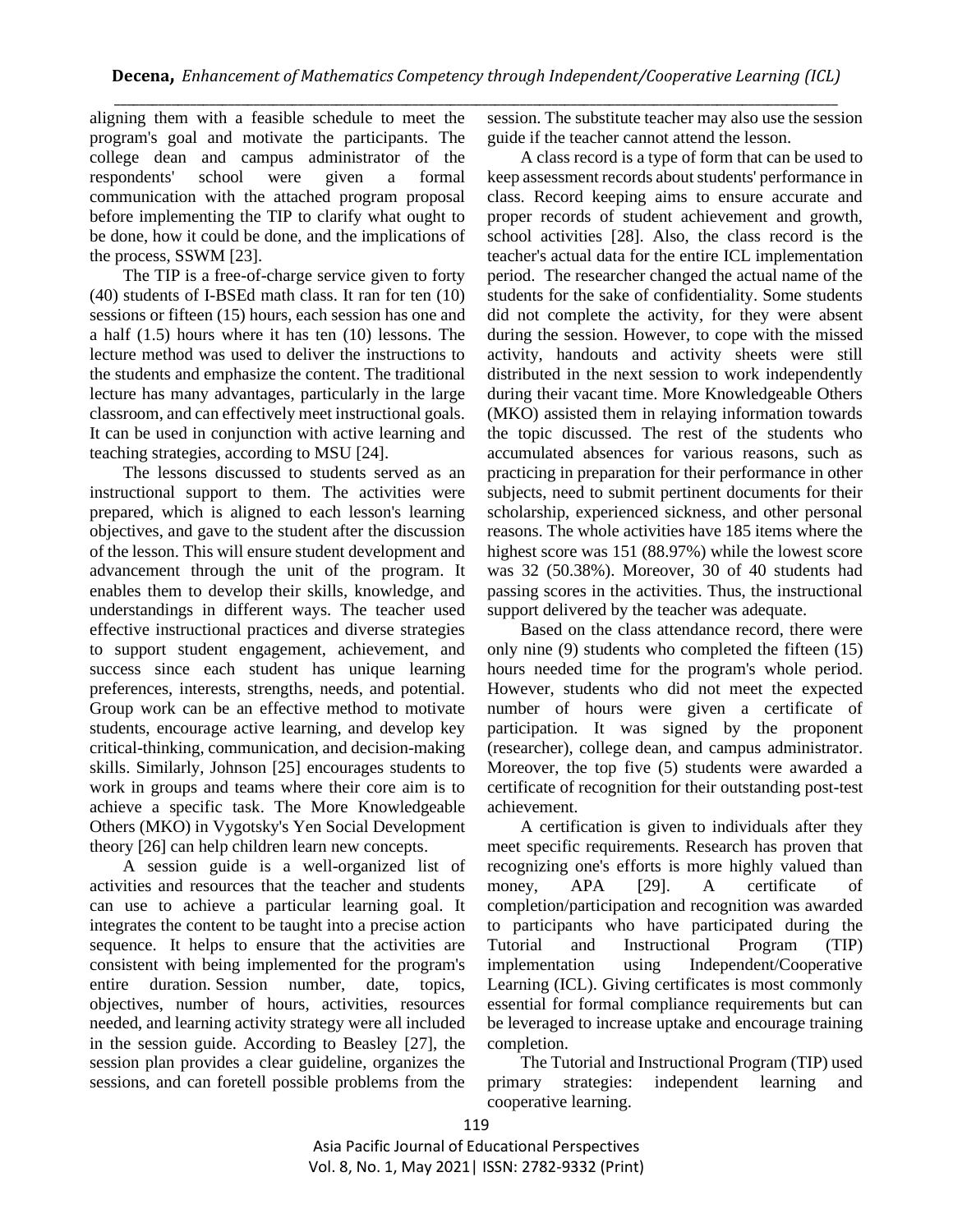| 1 USU-LUSL                                                                                                                                                                                                              |                        | Post-test            |                      |                                     | Pre-test             |                      | <b>Performance</b>                     |
|-------------------------------------------------------------------------------------------------------------------------------------------------------------------------------------------------------------------------|------------------------|----------------------|----------------------|-------------------------------------|----------------------|----------------------|----------------------------------------|
| Learning<br>Competencies                                                                                                                                                                                                | No. of<br><b>Items</b> | Mean<br><b>Score</b> | Performance<br>level | Interpretation                      | Mean<br><b>Score</b> | Performance<br>level | level of Posttest<br>minus<br>Pre-test |
| Illustrate<br>the<br>1.<br>of<br>real<br>properties<br>numbers<br>2. Use the properties                                                                                                                                 | 7                      | 5.250                | 75.00%               | Moving<br>Towards<br>Mastery        | 3.875                | 55.36%               | 19.64%                                 |
| exponents<br>of<br>in<br>simplifying algebraic<br>expression                                                                                                                                                            | 10                     | 5.325                | 53.25%               | Average<br>Mastery                  | 3.325                | 33.25%               | 20.00%                                 |
| 3. Simplify radicals                                                                                                                                                                                                    | 1                      | 0.875                | 87.50%               | Closely<br>Approximating<br>Mastery | 0.325                | 32.50%               | 55.00%                                 |
| 4. Perform operation<br>on radicals<br>Rationalize<br>the                                                                                                                                                               | 5                      | 3.625                | 72.50%               | Moving<br>Towards<br>Mastery        | 1.200                | 24.00%               | 48.50%                                 |
| 5.<br>of<br>denominator<br>radical expression<br>6. Perform operation                                                                                                                                                   | $\mathbf{1}$           | 0.700                | 70.00%               | Moving<br>Towards<br>Mastery        | 0.225                | 22.50%               | 47.50%                                 |
| on complex numbers                                                                                                                                                                                                      | 4                      | 2.475                | 61.88%               | Average<br>Mastery                  | 1.075                | 26.88%               | 35.00%                                 |
| Determine<br>the<br>7.<br>complex roots of an<br>equation                                                                                                                                                               | 5                      | 2.350                | 47.00%               | Average<br>Mastery                  | 1.250                | 25.00%               | 22.00%                                 |
| 8.<br>Solve<br>linear<br>equations                                                                                                                                                                                      | 3                      | 2.200                | 73.33%               | Moving<br>Towards<br>Mastery        | 1.175                | 39.17%               | 34.17%                                 |
| Use/apply<br>9.<br>the<br>of linear<br>concepts<br>equation in solving<br>real world problems                                                                                                                           | $\overline{2}$         | 1.475                | 73.75%               | Moving<br>Towards<br>Mastery        | 0.475                | 23.75%               | 50.00%                                 |
| 10. Find the roots of<br>equations<br>quadratic<br>using the different<br>methods<br>such<br>as.<br>factoring, completing<br>the square, quadratic<br>formula, and graphing                                             | 3                      | 1.975                | 65.83%               | Moving<br>Towards<br>Mastery        | 1.400                | 46.67%               | 19.17%                                 |
| Use/apply<br>11.<br>the<br>concepts of quadratic<br>equation in solving<br>real world problems<br>Determine the<br>12.                                                                                                  | $\overline{2}$         | 0.500                | 25.00%               | Low Mastery                         | 0.300                | 15.00%               | 10.00%                                 |
| solution of system of<br>equations using the<br>different<br>methods<br>such<br>graphing,<br>as<br>substitution,<br>elimination<br>by<br>addition/subtraction,<br>comparison,<br>and<br>determinants<br>(Cramer's Rule) | 7                      | 4.975                | 71.07%               | Moving<br>Towards<br>Mastery        | 2.475                | 35.36%               | 35.71%                                 |
| <b>Overall</b>                                                                                                                                                                                                          | 50                     |                      |                      |                                     |                      |                      |                                        |

## **Table 2. Comparison of competencies of the students in College and Advanced Algebra along Pre-test and Post-test**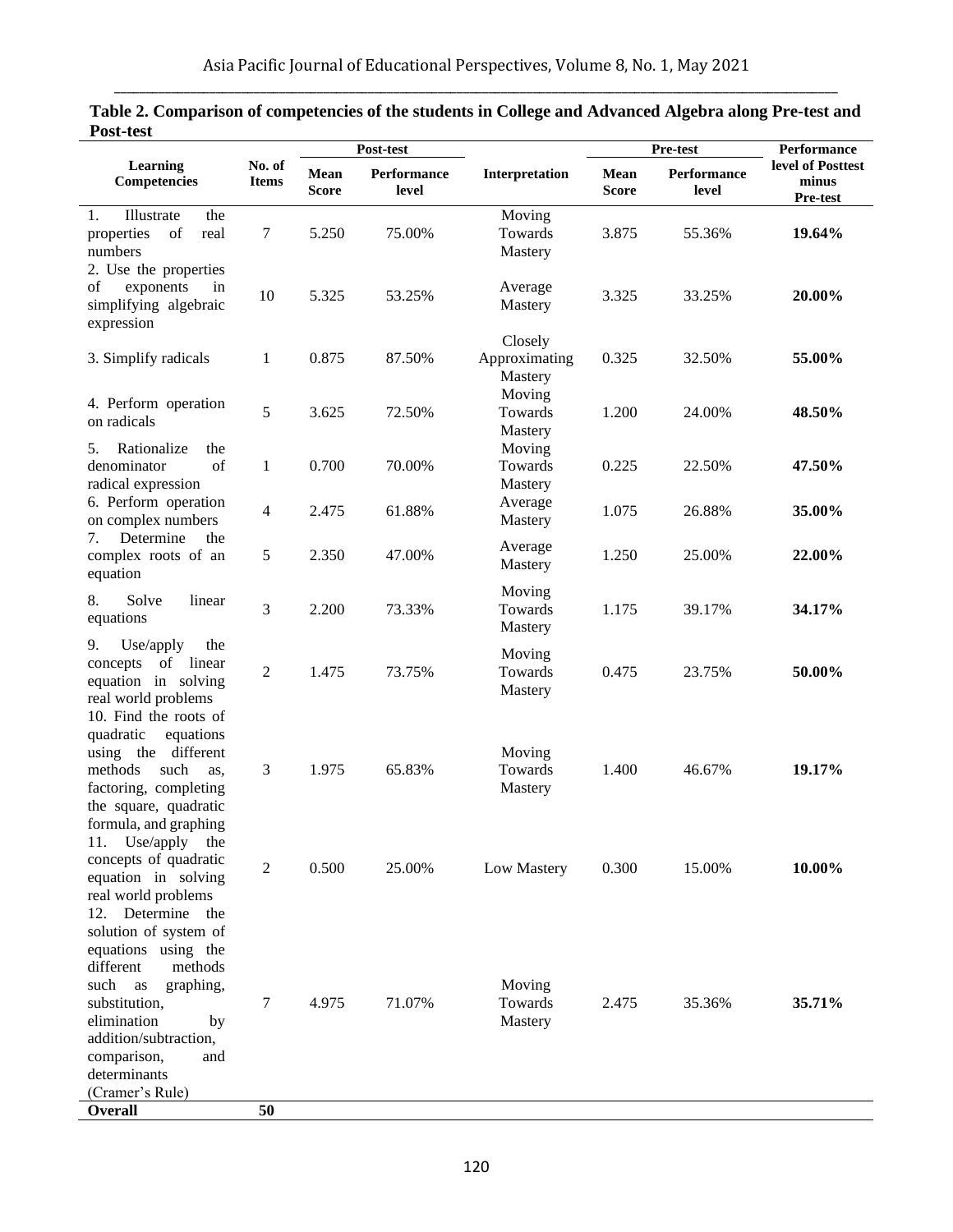Independent learning is a type of learning strategy in which students' knowledge, abilities, and pace of learning were only used to answer the given activities independently. It is often linked with other learning approaches like personalization, student-centered learning, and learning ownership [30]. Teachers' critical role in assisting students to become independent learners is by ensuring that students were actively involved in education.

Cooperative Learning is a strategy that teachers use to increase students' motivation, attention, retention, and mean percentage score (MPS). In the ICL implementation, the teacher used different activity strategies such as pairing, heterogeneous groupings, face-to-face interaction.

More Knowledgeable Others, Think-Pair-Share, group brainstorming, and sink or swim. Cooperative Learning has many advantages that give benefits to the students and teachers. Hermosa 2012: It meets students learning styles, it is effective in increasing academic achievements of the students, it enables teachers to work with a small group of students rather than big groups, it increases students' self-esteem, and it encourages friendship among students of different abilities and social levels [13].

According to the study of Lazarus [31], it was revealed that students exposed to cooperative learning instructional strategy performed better than those exposed to peer tutoring and the control. Similarly, Altamira and Anowar [32]-[33] found that cooperative learning enhances students' interest and participation in the learning phase. It had a significant effect and great improvement in mathematics achievement and attitudes towards mathematics and can increase the motivation to achieve academically. Zakaria [34] concluded that cooperative learning is an effective approach that mathematics teachers need to incorporate.

**Competencies developed among the students in the implementation of the Tutorial and Instructional Program using Independent/Cooperative Learning (ICL) in terms of Mathematics skills, Social skills and Values and Attitudes**

# *A. Mathematics skills*

The table 2 shows the competencies developed among the students in implementing the ICL in terms of mathematics skills. The post-test procedure was used to evaluate learner outcomes in college and advanced algebra. This procedure provides feedback to the instructor by measuring what knowledge the learner gained.

Only one competency, simplifying radicals (87.50%), was under Closely Approximating Mastery (CAM). Students knew how to factor the radicand with a perfect power number to facilitate the given radical expressions. According to Magoosh [35], sometimes radical terms can be simplified when the radicand is a perfect power. If the radicand is not perfect power, then they still might be able to factor it. The students were familiar with how to simplify radical expressions and how to use the table of perfect powers to factor radicands and variables.

Meanwhile, most of the competencies were under Moving Towards Mastery (MTM), such as properties of real numbers (75.00%), operation on radical (72.50%), radical expression (70.00%), linear equations (73.33%), linear equation in solving realworld problems (73.75%), quadratic equations (65.83%) and systems of equations (71.07%). This indicates that they are still working to the mastery level. However, most of the competencies had an improvement of their ratings from pre-test to post-test. Thus, their competencies were enhanced through the ICL implementation.

Three (3) of the twelve (12) competencies, however, got an Average Mastery (AM) rating: properties of exponents (53.25%), complex numbers (61.88%), and complex roots of an equation (47.00%). This indicates that students are still at the mastery phase and need further instruction and guidance.

Students had a poor foundation in the properties of integral and rational exponents. Exponents tell to multiply a number by itself using the superscript numeral to determine how many times to do this. Students got confused when all exponents' properties and combinations of numerical and literal coefficients were placed in one problem. Prior knowledge from previous courses significantly influenced student achievement, according to Hailikari et al. [36]. The properties of real numbers, factoring, and simplifying radicals were also realized, which are prerequisite knowledge in finding the complex roots of an equation. The students used the same concepts in radicals in dividing complex numbers, such as rationalization and getting its conjugate.

However, the same pre-test and post-test competency, quadratic equation in solving real-world problems, had the lowest performance rating (25%). This means they struggle with word problems and need guidance on how to solve it. According to the findings of Haghverdi's et al. [37] research, students' difficulties stemmed primarily from their difficulties in representing and capable of understanding word problems. The results found that text difficulties,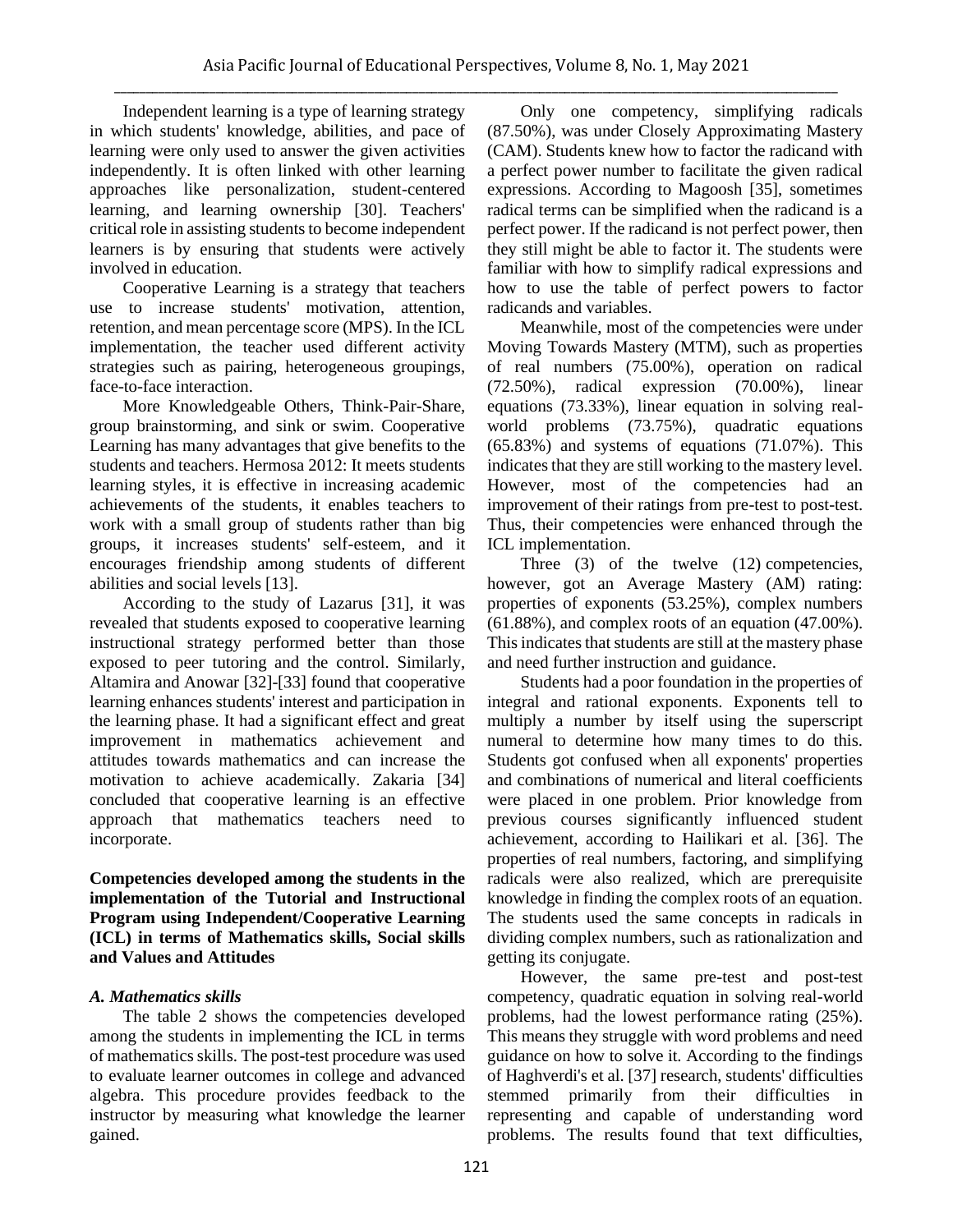unfamiliar contexts of problems, and inadequate techniques were the underlying factors of the students' difficulties. Students are suggested to seek patterns, draw pictures, and rephrase questions. It is expected that teachers can develop a better understanding of how to teach students to think objectively to answer challenges logically and consistently.

Among the learning competencies in college and advanced algebra, the simplify radicals (87.50%) got the highest percentage rating than properties of real numbers (75.00%), linear equation in solving realworld problems (73.75%), linear equations (73.33%), operation on radicals (72.50%), solution of systems of equations (71.07%), radical expression (70.00%), roots of quadratic equations (65.83%), complex numbers (61.88%), properties of exponents (53.25%), determine the complex roots (47.00%) and lastly, quadratic equation in solving real-world problems  $(25.00\%)$ .

Only one (1) competency had low mastery learning accumulated, according to the results. This means that the Tutorial and Instructional Program through ICL strategy had a significant effect on the students' mathematical skills. According to Lazarus [31], students introduced to cooperative learning as a teaching technique performed well. Collaborative learning, on the other hand, boosts students' interest and participation in the learning process. This backs up the findings of Morillas et al. and Van Veggel et al. [38] – [39], who found that tutoring is an essential tool for optimizing students' academic performance. Thus, it had a positive impact and resulted in significant improvements in math performance and attitudes.

Thus, small-group tutorials are an effective mathematics support method to enhance student mathematics confidence and performance. They gained individual and unique learning experience, one-on-one attention, improving academic performance and attitude towards learning and school, encouraging selfpaced, self-directed learning, improving self-esteem and confidence, and work-study habits.

#### *B. Social skills*

Social skills are behaviors that encourage meaningful social interactions and with the environment. These skills include showing empathy, participation in group activities, generosity, and helpfulness. Displaying good manners, communicating effectively with others, being considerate of others' feelings are all important components of solid social skills. This study determines students' social skills

through the implementation of Tutorial and Instructional Program (TIP) using Independent/Cooperative Learning (ICL). A reflection paper was used with an open-ended question/statement. They are free to continue the given phrases/statements based on their experiences in the lessons and activities conducted. The students' responses were collected and use the Framework for Philippine Mathematics Teacher Education [40] to generalize their responses. Among the social skills developed are the following:

*1. Encourage friendship among co-students of different abilities and social levels*.

Teachers are vital in assisting students in forming friendships in the classroom. This is particularly true for students who may not have yet developed the necessary social skills to make friends on their own. It is essential to assist them in making friends in the classroom. It will help them in developing exceptional social and communication skills that they will apply throughout their lives.

Students formed friendships because of the introduction of ICL, as shown by their responses that ICL environment promotes… "*to have friendly environment not just in the classroom but in every aspect*" [A], *"more social closeness of classmates*" [B] and "*competitive yet friendly environment in the classroom"* [C]. Furthermore, the best part in the ICL implementation was… *"yong mag go group si sir para sa group activity kasi mas lalo kaming naging close ng mga kaklase ko*" (when our teacher groups the class for the activity and we became closer with my peers) [D]. On the other hand, I like about ICL was*… "kasi mas naenhanced ang aking pakikipagkapwa lalo na kapag may group activity at kung paano makisalamuha ng tama sa aking mga kaklase"* (it enhances my relationships to others most especially if there is a group activity and on how to socialize with my classmates) [E].

This entails that teacher structured lessons more cooperatively helped students to feel support and connection with their peers. Students had better success on academic tests and tasks and sustained higher levels of achievement. It was suggested that student-tostudent friendships produced social contexts which facilitated conceptual understanding [41].

*2. Promote face-to-face interaction among costudents and teacher*.

Students support each other in learning with their teacher's assistance, resulting in cognitive processes and group interactions. Through face-to-face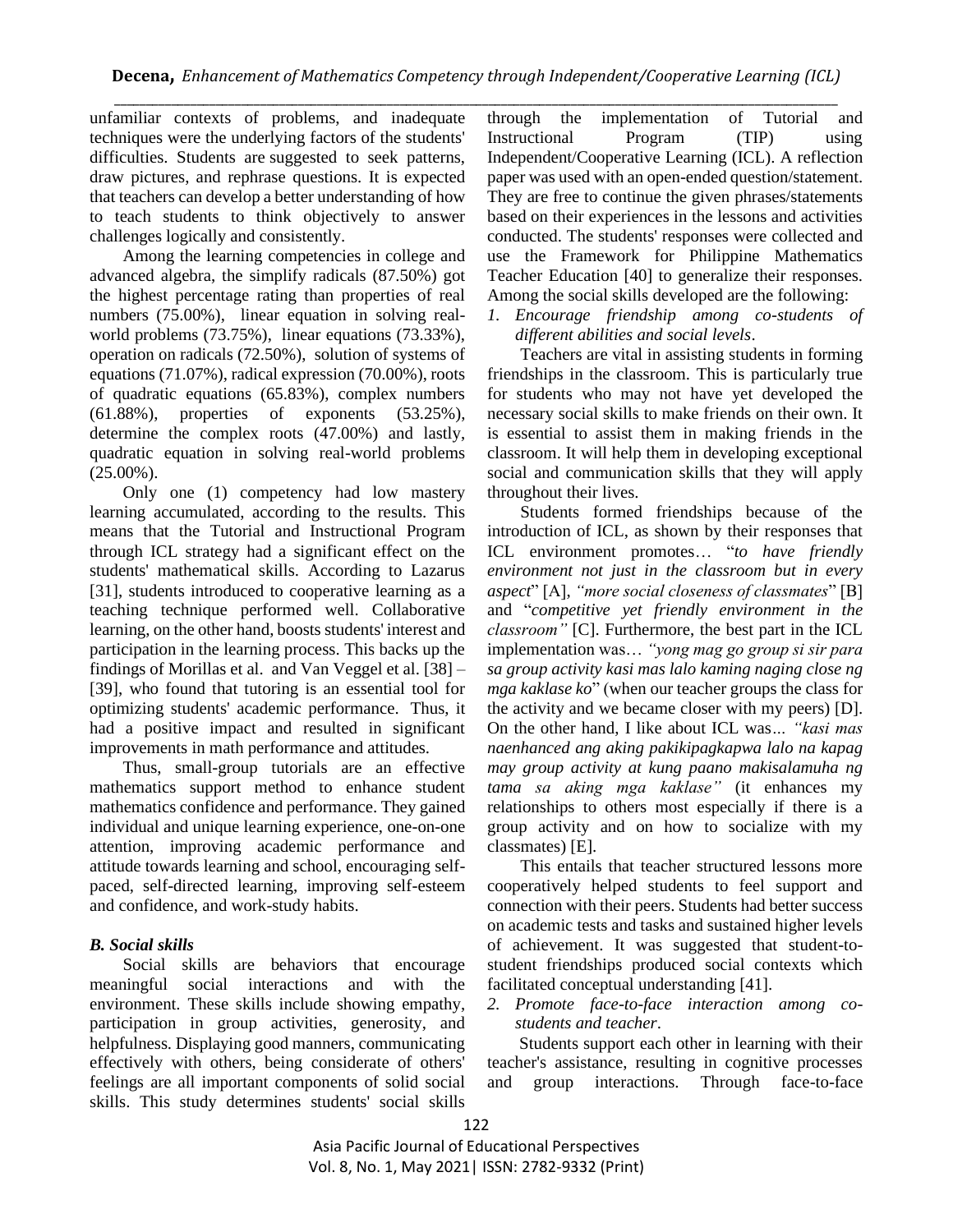promotional experiences, students become personally committed to each other and their common goals.

According to students' responses, through ICL, they developed on how to… *"na develop ko yung paano makisocialize sa ibang tao"* (I developed on how to socialize with other people) [A] and (confront things that requires mutual interaction between costudents and peers) [B]. Moreover, an ICL environment promotes… *"paano makisalamuha sa mga kaklase"* (on how to mingle with classmates) [C]. ICL trained me on how to… (be a true teacher that encourage students to learn in their comfortable environment which requires interaction among teachers and peers) [D].

Students boosted their collaboration and creativity through their ability to share ideas freely through faceto-face interaction. It allows them to have a voice in a more relaxed environment. This result supports the study of Adams [42], he concluded that teachers need to incorporate cooperative learning strategy like faceto-face interaction.

*3. Provide the opportunity to learn the importance of teamwork.*

One of the essential aspects of achievement is student cooperation. Great things can be accomplished by working together for a common goal rather than vying for personal advancement.

In the implementation of TIP, an ICL environment promotes… (cooperation in class), (teamwork, cooperation and have a good interaction with costudents), and (unity in the classroom) [A]-[C]. Furthermore, the best part in the ICL implementation was… *"meron kaming unity at sa paggugrupo nagtutulungan para mas tapos on time"* (we have unity especially during group activity, we help each other to finish task on time) [D].

The NDT [43] teamwork is vital to have teamwork skills when they enter the workforce. Findings tell that students learn best from tasks that involve doing tasks and involve social interactions. It also enhances communication and other development skills and creates more opportunities for critical thinking.

*4. Give confidence to recite in the class discussion*.

One of the essential step's teachers can take to ensure a learning environment is to instill confidence in their students.

Through ICL, it encourages me to… (talk in front and to express thoughts without any hesitations to answer) [A]. Likewise, with the ICL, it gives me confidence to… (recite/answer in front of the class because I admit that I am a shy person and gives me confidence in sharing own ideas or opinions to others during group activity) [B].

Students' self-esteem, motivation, empathy, trust, and participation in the learning process all contribute to cooperative learning effectiveness. Mutai [44] discovered that a significant thing in secondary school mathematics learning habits was a lack of confidence and interest in learning and doing well in mathematics.

*5. Share information and opinions about different strategies in solving mathematical problems.* 

Sharing various problem-solving strategies allows students to see a new, more effective strategy. Students will be able to solve problems clearly and efficiently due to this.

With the ICL, it gives me confidence to... (share ideas and opinions on how to solve problems and finish it on time) [A]. Likewise, I like about ICL was… (the opportunity to share the ideas on how to solve difficult and simple problem) [B].

Knowledge sharing plays a vital role in students' learning process. The primary motive is to improve understanding of the concepts discussed in the class. Leffler [45] shares the idea that the more minds that come together and from all different backgrounds, the better off we are.

## *6. Exercise more communication skills*.

ICL encourages social interactions. As a result, students benefit in various ways from a social perspective, where it helps them improve communication skills by requiring them to justify their arguments and observations.

With the ICL, it gives me confidence to... (socialize with my classmate and improve my speaking or talking like I question my classmate) [A]. furthermore, though ICL, I developed on how to… (socialize with my classmate and develop communication with other and share my ideas or opinion) [B].

ICL develops students' interpersonal skills and their capacity to think at a higher stage. It may be claimed that it helps in the development of their communication skills. This validates Al-Tamimi's [46] findings that cooperative learning approaches resulted in a significant improvement in students' communication skills and attitudes.

This indicates that the ICL was successfully implemented and really helps develop social skills among the students. According to Vygotsky's social development theory, it suggests that social interaction is critical in cognition development [26]. When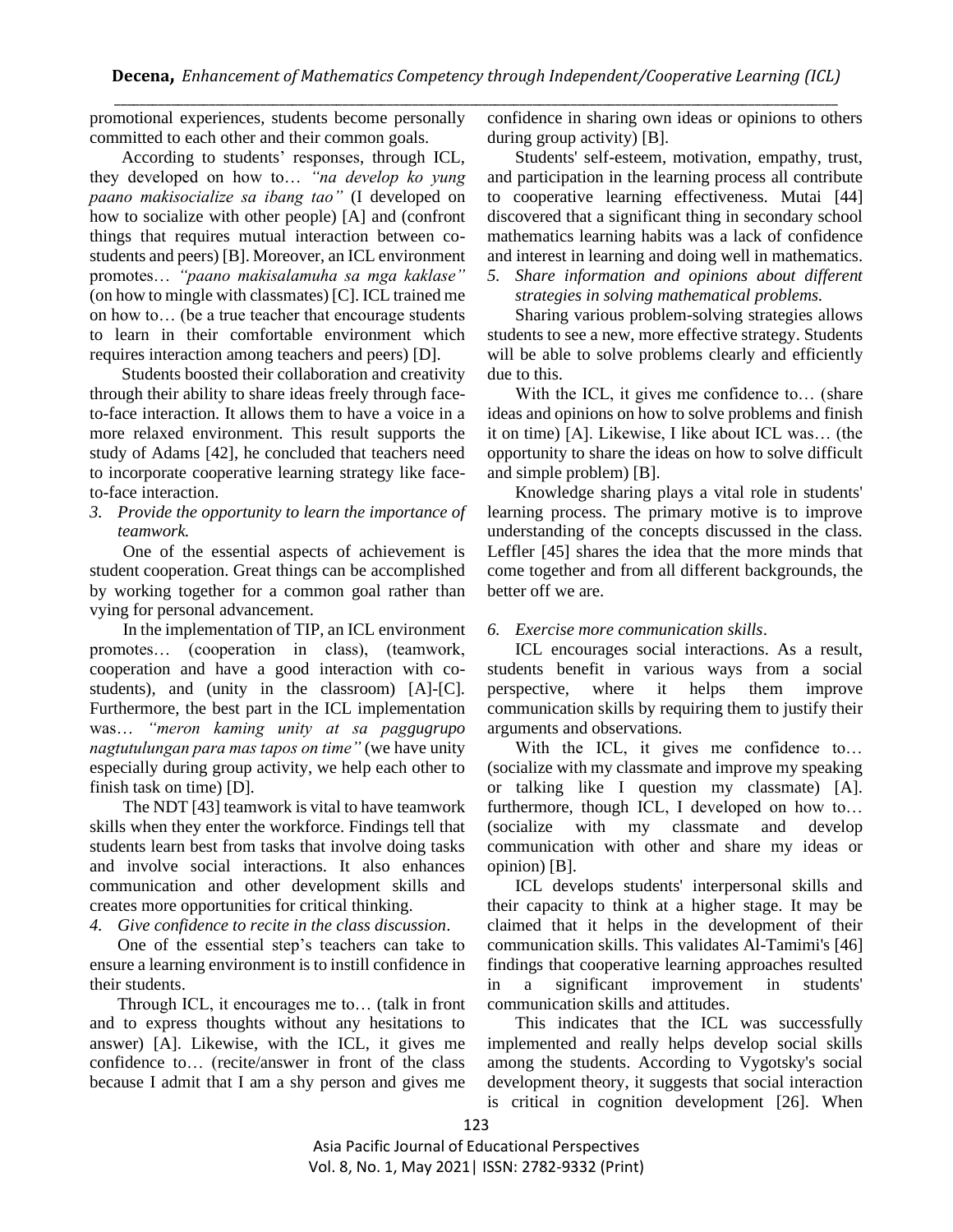children can interact with their peers, they exchange information and insights, correct one another, and adjust their understanding based on others' learning. This indicates that children value and learn from others and their surroundings.

## *C. Values and Attitude*

ICL has many academic and social advantages, as well as developing values and attitudes toward its application. Perseverance, confidence, respect, motivation, optimism, patience, responsibility, being active, pleasure, and being a good listener are a few of these qualities. An open-ended question/statement was used on a reflection paper. They are free to continue the phrases/statements given to them based on their experiences in the lessons and activities. Also, it employs the Framework for Philippine Mathematics Teacher Education [40] to synthesize their findings. The following are some of them:

*1. Persevere to gain learnings and complete task given.*

Perseverance entails continuing to work despite difficulties until the task is completed. This is important for success in any endeavor. It involves continuing to practice and never giving up due to challenges in the classroom or other factors that distract students from studying.

Through ICL, it encourages me to… *"magpatuloy ng pag-aaral at para lumakas ang loob ko na labanan ang mga susunod pa na mga challenges sa pag-intindi ng mga problem"* (pursue my studies and have confidence to face every challenge in understanding problem) [A]. Additionally, *"kahit nahihirapan akong intindihin, pipupurso ko pa din at i-try ulit"* (even I find difficulty in understanding math problem; I still persevere and try once more) [B].

This shows that students keep their efforts despite difficulties in accomplishing their tasks. Perseverance is the ability to do their best toward a goal, even though it is a big challenge. According to Talking with Trees [47], a determination is self-control that pushes students to work through challenges.

*2. Confidence to solve math problems and do some tasks*.

Students with low self-esteem may fail or make mistakes, then identify themselves due to that failure, deciding that they are illiterate. They must believe that they can understand and learn math to solve the problem.

By means of ICL, I motivated myself to… (improve my confidence by answering math problem especially in worded problem in front of my costudents and in front of my teacher and, I motivated myself to try solving math based on what I have learned during high school) [A]. Moreover, ICL trained me on how to… *"maging confidence sa sarili"* (to have selfconfidence) [B].

It indicates that ICL implementation can improve students' self-confidence, self-esteem, and selfdiscipline. Nurhayati et al. [48] found that collaborative learning causes students to be more focused on sharing their classroom thoughts. They improve their ability to remain centered, hold an idea, form relationships with some students, and politely reject or accept others' opinions.

*3. Motivate to progress academically.*

Students do better on tests when teachers use the ICL strategy in the teaching-learning process, particularly when it comes to reasoning and critical thinking skills than when they do not.

This supports the claim that, I value the most during the ICL implementation was… *"yong mga time na makataas ng score sa ICL activity"* (when he/she got high scores during every ICL activity) [A]. Moreover, by means of ICL, I motivated myself to… (it is good having an ICL because I have many learnings and knowledge gained, I motivated myself to learn more) [B].

It reveals that Independent/Cooperative Learning has a beneficial impact on academic performance and effective learning. This supports from Oxford Learning Centres, Inc [15] that tutoring can increase academic performance and attitude toward teaching and learning. Thus, teachers should have good strategies and methods to help students feel empowered and appreciate the lessons.

Students' values and attitudes were evident due to the Tutorial and Instructional Program using Independent/Cooperative Learning implementation. Thus, it is an essential technique that mathematics instructors could use in their classrooms. It gives students a substantial opportunity to develop, learn, and improve soft skills like leadership, communication, social, and conflict resolution, Adams [42].

#### **CONCLUSION AND RECOMMENDATIONS**

According to the pre-test findings, the students had low learning competencies in College and Advanced Algebra. As a result, the developed Tutorial, and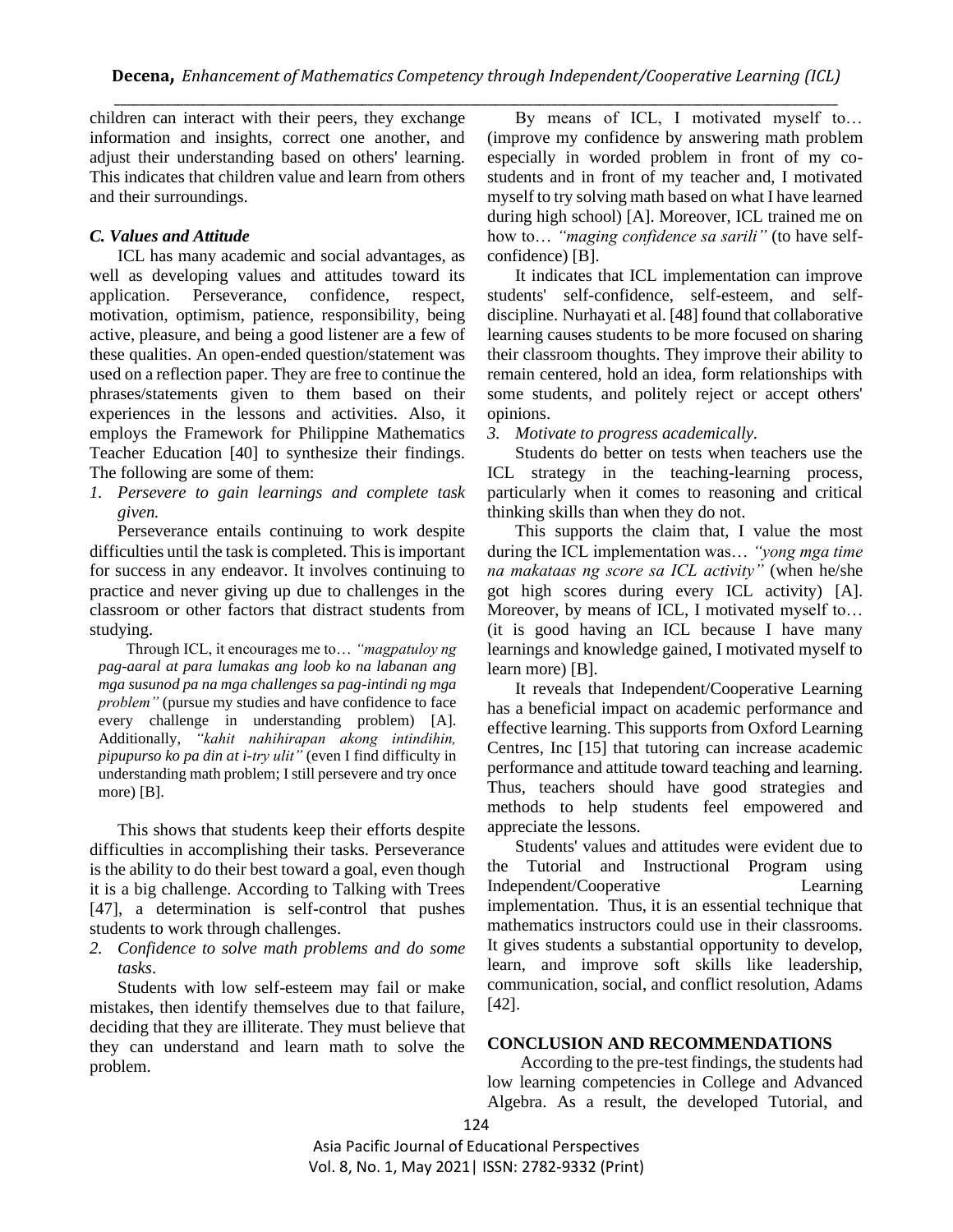Instructional Program (TIP) utilized Independent/Cooperative Learning (ICL) as a strategy. Students also developed social skills, beliefs, and behaviors in addition to their mathematical abilities.

It is essential to note the key elements to improve the study's results. Students who are having trouble understanding math concepts need extra assistance and instructional time. Learning Assistance Program (LAP), Mathematics Assistance Program (MAP), Math Lab Program (MLP), Greater University Tutoring Service (GUTS) and Mathematics Tutorial Program  $(MTP)$  [49] – [52] are only a few of the programs that can be adopted using Independent/Cooperative Learning (ICL) as a strategy to enhance students' competencies. Furthermore, extending ICL sessions to two (2) hours would benefit both the teacher and the students by providing them more opportunities to deliver lessons and interact with one another during activities. Learners should be given more word problem exercises to enhance their problem-solving skills. They should be exposed to more student groups and face-to-face interaction to develop their confidence and socialization skills.

When performing pilot testing and pre-testing for possible Independent/Cooperative Learning (ICL) studies, it is critical to consider the same respondents' profile. This would improve the test results' validity and reliability. Respondents from various SUCs will also represent their diverse cultures, backgrounds, and experiences. Furthermore, because students become tired as the school day progresses, conducting the proposed program in the morning rather than the afternoon may result in better student performance.

#### **REFERENCES**

- [1] DO 31, S. 2012 Policy Guidelines on the Implementation of Grades 1 To 10 of the K to 12 Basic Education Curriculum (BEC) Effective school year 2012-2013 Retrieved from: [https://www.deped.gov.ph/wp](https://www.deped.gov.ph/wp-content/uploads/2012/04/DO_s2012_31.pdf)[content/uploads/2012/04/DO\\_s2012\\_31.pdf](https://www.deped.gov.ph/wp-content/uploads/2012/04/DO_s2012_31.pdf)
- [2] DM 60, S.2015 Reiteration on the use of Independent/Cooperative Learning (ICL) Retrieved from: [http://www.depedrovcatanduanes.com/files/memo](http://www.depedrovcatanduanes.com/files/memo-no.-60,-s.-2015-Reiteration-on-the-Use-of-ICL.pdf)[no.-60,-s.-2015-Reiteration-on-the-Use-of-ICL.pdf](http://www.depedrovcatanduanes.com/files/memo-no.-60,-s.-2015-Reiteration-on-the-Use-of-ICL.pdf)
- [3] Udyong, Independent Cooperative Learning (ICL) Retrieved from: [http://udyong.gov.ph/index.php?option=com\\_content](http://udyong.gov.ph/index.php?option=com_content&view=article&id=6340:icl-independent-cooperative-learning&catid=90&Itemid=1267) [&view=article&id=6340:icl-independent-cooperative](http://udyong.gov.ph/index.php?option=com_content&view=article&id=6340:icl-independent-cooperative-learning&catid=90&Itemid=1267)[learning&catid=90&Itemid=1267](http://udyong.gov.ph/index.php?option=com_content&view=article&id=6340:icl-independent-cooperative-learning&catid=90&Itemid=1267)
- [4] Nat Result Secondary SY 2013-14. (2014). Media fire. Retrieved from: [http://www.mediafire.com/file/r2q62foq2iph5eo/NAT](http://www.mediafire.com/file/r2q62foq2iph5eo/NAT_RESULT_SECONDARY_SY_2013-14.pdf/file) [\\_Result\\_Secondary\\_SY\\_2013-14.pdf/file](http://www.mediafire.com/file/r2q62foq2iph5eo/NAT_RESULT_SECONDARY_SY_2013-14.pdf/file)
- [5] 2009.March.14 –. (2009, March 14). The Grey Chronicles. Retrieved from: <https://reyadel.wordpress.com/2009/03/14/>
- [6] Tshabalala, T. & Ncube, A. C. (2013). Causes of poor performance of ordinary level pupils in mathematics in rural secondary schools in Nkayi District. Nova Journal of Medical and Biological Sciences, 1(1), 4-14.
- [7] Ojimba, D. P. "Vocational and Technical Education in Nigeria: Issues, Problems and Prospects' Dimensions (IPP)". Journal of Educational and Social Research, vol. 2, no. 9, Nov. 2012, p. 23, Retrieved from: [https://www.richtmann.org/journal/index.php/jesr/artic](https://www.richtmann.org/journal/index.php/jesr/article/view/12007) [le/view/12007.](https://www.richtmann.org/journal/index.php/jesr/article/view/12007)
- [8] Shiel G. & Kelly D 1999, The National Assessment of Mathematics Achievements: A study carried out by the Educational Research Center in Cooperation with the Inspectorate of the Department of Education and Science. Dublin, Education Research Center.
- [9] Karue, N., & Amukowa, W. (2013). Analysis of Factors that lead to poor Performance in Kenya Certificate of Secondary Examinations in Embu District, Kenya.
- [10] Centre for the Study of Learning and Performance. (1998). Cooperative learning implementation questionnaire. Retrieved from: [https://www.concordia.ca/content/dam/artsci/research/](https://www.concordia.ca/content/dam/artsci/research/cslp/docs/cliq.pdf) [cslp/docs/cliq.pdf](https://www.concordia.ca/content/dam/artsci/research/cslp/docs/cliq.pdf)
- [11] Tutorial & Instructional Programs (2019). Gallaudet University. Retrieved from: [https://www.gallaudet.edu/tutorial-and-instructional](https://www.gallaudet.edu/tutorial-and-instructional-programs/)[programs/](https://www.gallaudet.edu/tutorial-and-instructional-programs/)
- [12] Lewis, C. S. (2012). Integrative and Cooperative Learning.docx. Scribd. [https://www.scribd.com/document/233497661/Integrat](https://www.scribd.com/document/233497661/Integrative-and-Cooperative-Learning-docx) [ive-and-Cooperative-Learning-docx](https://www.scribd.com/document/233497661/Integrative-and-Cooperative-Learning-docx)
- [13] Victor B. Hermosa, "Integrative and Cooperative Learning (ICL) An Important Tool of Teachers for Students Progress in the Implementation of K-12 Curriculum (2015)." Retrieved from: http://www.deped-ne.net/?page=news&action =detail s&code01= AI1 2120001
- [14] Peer Tutoring | Wesley College. (2018b). Wesley College. Retrieved from: [https://wesley.edu/academics/student-success-and](https://wesley.edu/academics/student-success-and-retention/peer-tutoring)[retention/peer-tutoring](https://wesley.edu/academics/student-success-and-retention/peer-tutoring)
- [15] Oxford Learning Centres, Inc (2018) "oxford learning." How Tutoring Helps Retrieved from: Retrieved from: <https://www.oxfordlearning.com/benefits-of-tutoring/>
- [16] Ruiz, N.M., & Fandos, M.G. (2014). "The role of tutoring in higher education:improving the students' academic success and professional goals". Revista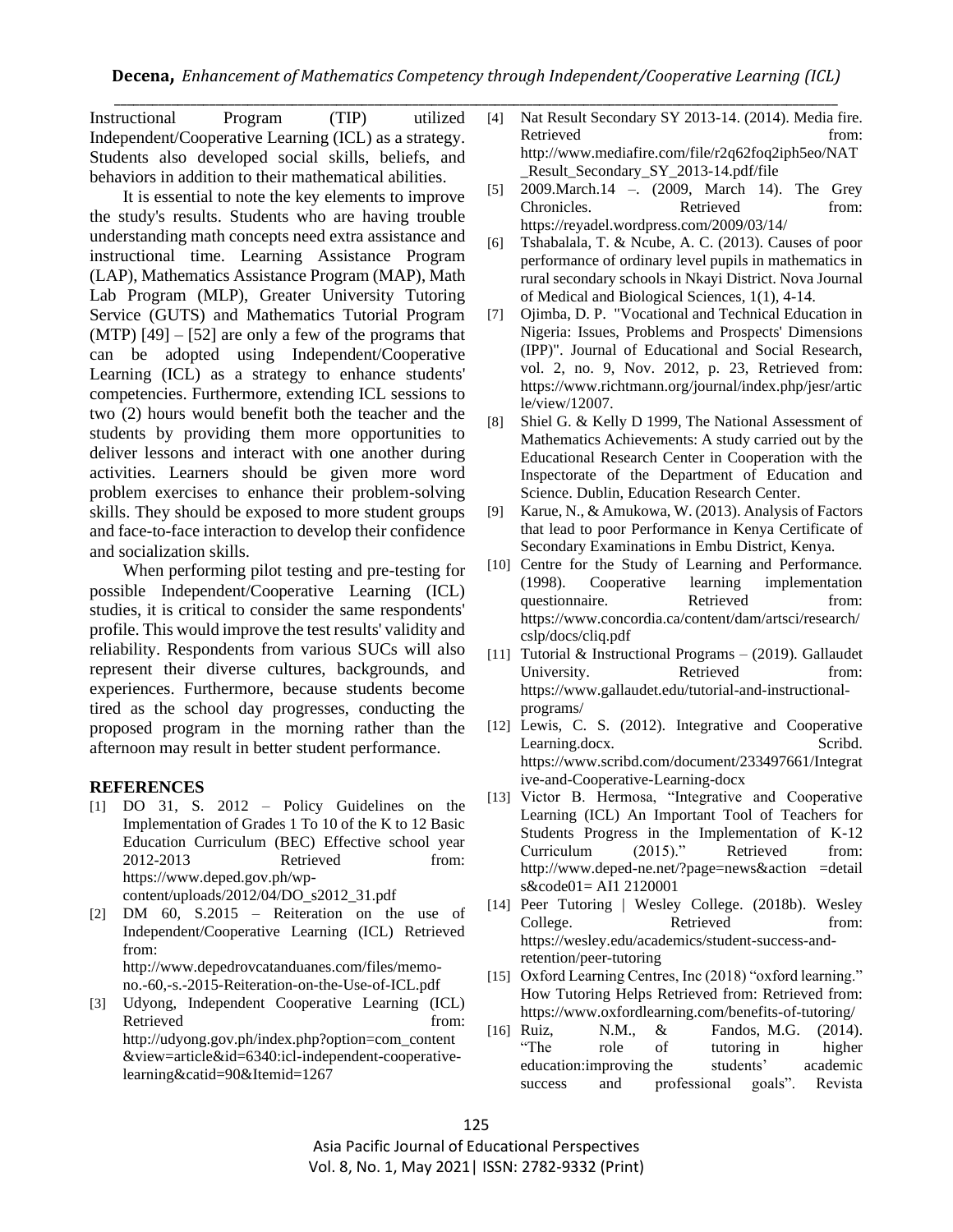International de Organizaciones, 1 / 12: 89-100.

- [17] Ronald G. Taylor (1969) Tutorial Services and Academic Success, The Journal of Educational Research, 62:5,195-197, DOI: 10.1080/00220671.1969.10883812
- [18] Demme, E. (2020, July 28). The Reason for Math. Demme Learning. Retrieved from: Retrieved from: <https://demmelearning.com/the-reason-for-math/>
- [19] Importance of Prior Knowledge to Learning. (2013, December 4). News.: Retrieved from: [https://news.illinoisstate.edu/2012/01/importance-of](https://news.illinoisstate.edu/2012/01/importance-of-prior-knowledge-to-learning/)[prior-knowledge-to-learning/](https://news.illinoisstate.edu/2012/01/importance-of-prior-knowledge-to-learning/)
- [20] Students' Difficulties in Mathematics Problem-Solving: What do they Say? (2010, January 1). ScienceDirect. Retrieved from: [https://www.sciencedirect.com/science/article/pii/S18](https://www.sciencedirect.com/science/article/pii/S1877042810021257) [77042810021257](https://www.sciencedirect.com/science/article/pii/S1877042810021257)
- [21] Kuehn, P. R. (2019). Function and Importance of Pre and Post-Tests. Owlcation - Education. Retrieved from: [https://owlcation.com/academia/PrePost-Test-A-](https://owlcation.com/academia/PrePost-Test-A-Diagnostic-Tool-For-More-Effective-Teaching-of-EFL-Students)[Diagnostic-Tool-For-More-Effective-Teaching-of-](https://owlcation.com/academia/PrePost-Test-A-Diagnostic-Tool-For-More-Effective-Teaching-of-EFL-Students)[EFL-Students](https://owlcation.com/academia/PrePost-Test-A-Diagnostic-Tool-For-More-Effective-Teaching-of-EFL-Students)
- [22] Dumont, H. (2020, July 21). How to deal with students' individual. BOLD.: Retrieved from: [https://bold.expert/how-to-deal-with-students](https://bold.expert/how-to-deal-with-students-individual-differences/)[individual-differences/](https://bold.expert/how-to-deal-with-students-individual-differences/)
- [23] Project Proposal Writing. (2019). SSWM Find Tools for Sustainable Sanitation and Water Management! : Retrieved from: [https://sswm.info/sswm-solutions](https://sswm.info/sswm-solutions-bop-markets/affordable-wash-services-and-products/financial-marketing-and-sales/project-proposal-writing)[bop-markets/affordable-wash-services-and](https://sswm.info/sswm-solutions-bop-markets/affordable-wash-services-and-products/financial-marketing-and-sales/project-proposal-writing)[products/financial-marketing-and-sales/project](https://sswm.info/sswm-solutions-bop-markets/affordable-wash-services-and-products/financial-marketing-and-sales/project-proposal-writing)[proposal-writing](https://sswm.info/sswm-solutions-bop-markets/affordable-wash-services-and-products/financial-marketing-and-sales/project-proposal-writing)
- [24] Montana State University. (2019). Teaching Strategies.: Retrieved from: [https://www.montana.edu/facultyexcellence/Papers/tea](https://www.montana.edu/facultyexcellence/Papers/teachingstrategies.html) [chingstrategies.html](https://www.montana.edu/facultyexcellence/Papers/teachingstrategies.html)
- [25] Johnson and Johnson on Cooperative Learning. (2015). Johnson and Johnson's Thoughts on Cooperative Learning. Retrieved from: [https://www.teach](https://www.teach-nology.com/currenttrends/cooperative_learning/johnson_and_johnson/)[nology.com/currenttrends/cooperative\\_learning/johnso](https://www.teach-nology.com/currenttrends/cooperative_learning/johnson_and_johnson/) [n\\_and\\_johnson/](https://www.teach-nology.com/currenttrends/cooperative_learning/johnson_and_johnson/)
- [26] Mcleod, S. (2018). Vygotsky Social Development Theory. Lev Vygotsky's Sociocultural Theory. Retrieved from: <https://www.simplypsychology.org/vygotsky.html>
- [27] Linkedin (2016). 6 Reasons Why a Training Session Plan Is Important.: Retrieved from: [https://www.linkedin.com/pulse/6-reasons-why](https://www.linkedin.com/pulse/6-reasons-why-training-session-plan-important-anthony-beasley)[training-session-plan-important-anthony-beasley](https://www.linkedin.com/pulse/6-reasons-why-training-session-plan-important-anthony-beasley)
- [28] Страница не найдена University. (1999). Importance of Record Keeping.: Retrieved from: [https://uni.aggr.world/sentence-on-yhx/e92fb7](https://uni.aggr.world/sentence-on-yhx/e92fb7-importance-of-record-keeping) [importance-of-record-keeping](https://uni.aggr.world/sentence-on-yhx/e92fb7-importance-of-record-keeping)
- [29] Academic Recognition. (2019b). Awards and Personalization Association.: Retrieved from:

[https://awardspersonalization.org/Default.aspx?TabID](https://awardspersonalization.org/Default.aspx?TabID=533)  $= 533$ 

- [30] Wikipedia contributors. (2019). Independent study. Wikipedia.: Retrieved from: [https://en.wikipedia.org/wiki/Independent\\_study](https://en.wikipedia.org/wiki/Independent_study)
- [31] Lazarus, K. (2014). Effect of peer tutoring and cooperative learning instructional strategies on mathematics achievement of students with learning disabilities in Oyo State, Nigeria | African Journal for the Psychological Study of Social Issues. Https://Www.Scribbr.Com/Apa-Citation-Generator/New/Webpage/.: Retrieved from: [https://www.ajol.info/index.php/ajpssi/article/view/13](https://www.ajol.info/index.php/ajpssi/article/view/136969) [6969](https://www.ajol.info/index.php/ajpssi/article/view/136969)
- [32] Altamira, B. (2013b). Impact of Cooperative Learning on Grade 7 Mathematics Class. Academia.: Retrieved from:

[https://www.academia.edu/4621530/Impact\\_of\\_Coope](https://www.academia.edu/4621530/Impact_of_Cooperative_Learning_on_Grade_7_Mathematics_Class) rative Learning on Grade 7 Mathematics Class

- [33] Effects of Cooperative Learning on Students Achievement and Attitudes in Secondary Mathematics. (2013, October 21). ScienceDirect.: Retrieved from: [https://www.sciencedirect.com/science/article/pii/S18](https://www.sciencedirect.com/science/article/pii/S1877042813033259) [77042813033259](https://www.sciencedirect.com/science/article/pii/S1877042813033259)
- [34] Zakaria (2010) The Effects of Cooperative Learning on Students' Mathematics Achievement and Attitude Towards Mathematics : Retrieved from: [https://www.academia.edu/246067/The\\_Effects\\_of\\_C](https://www.academia.edu/246067/The_Effects_of_Cooperative_Learning_on_Students_Mathematics_Achievement_and_Attitude_Towards_Mathematics) [ooperative\\_Learning\\_on\\_Students\\_Mathematics\\_Achi](https://www.academia.edu/246067/The_Effects_of_Cooperative_Learning_on_Students_Mathematics_Achievement_and_Attitude_Towards_Mathematics) evement and Attitude Towards Mathematics
- [35] Ault, S. (2018, October 24). Math Practice: Working with Radical Expressions. Magoosh Math.: Retrieved from: [https://magoosh.com/math/math-practice](https://magoosh.com/math/math-practice-working-with-radical-expressions/)[working-with-radical-expressions/](https://magoosh.com/math/math-practice-working-with-radical-expressions/)
- [36] Hailikari, T., Katajavuori, N., & Lindblom-Ylanne, S. (2008). The relevance of prior knowledge in learning and instructional design. American journal of pharmaceutical education, 72(5), 113.: Retrieved from: <https://doi.org/10.5688/aj7205113>
- [37] M. Seifi, M. Haghverdi, F. Azizmohamadi, Recognition of Students' Difficulties in Solving Mathematical Word Problems from the Viewpoint of Teachers, Journal of Basic and Applied Scientific Research, 2 (3) (2012) 2923-2928.
- [38] Morillas, N.R. & Garrido, M.F. (2014). The role of tutoring in higher education: Improving the student's academic success and professional goals. Revista Internacional de Organizaciones, 12 (June), 89–100.
- [39] van Veggel, N., & Amory, J. (2014). The impact of maths support tutorials on mathematics confidence and academic performance in a cohort of HE Animal Science students. PeerJ, 2, e463.: Retrieved from: <https://doi.org/10.7717/peerj.463>
- [40] H. (2018, February 1). Framework for Philippine Mathematics Teacher Education Framework for Philippine Mathematics Teacher Education.